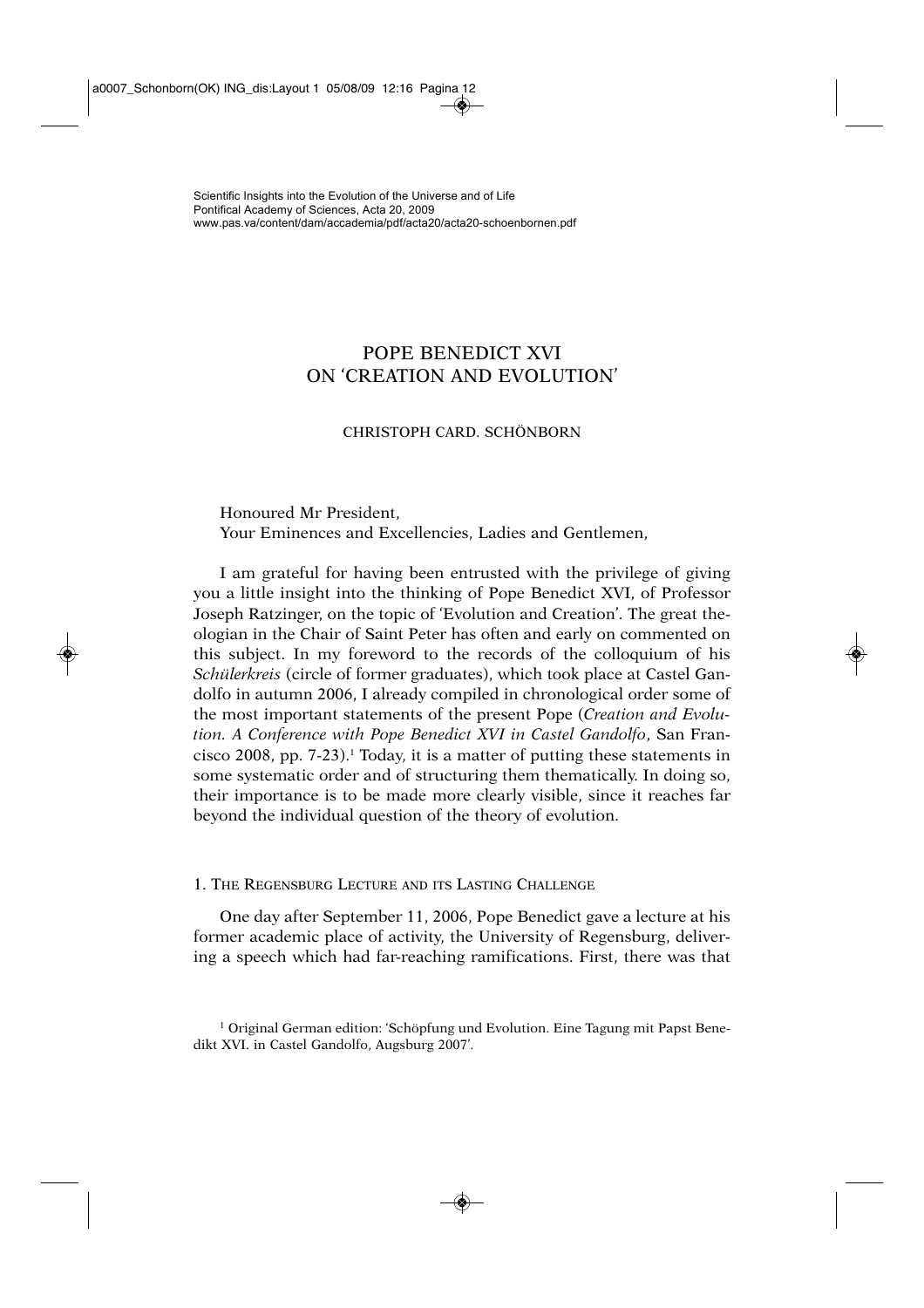great uproar in large parts of the Islamic world, with riots culminating in the killings of Christians. This was followed, however, by a positive wave of readiness to engage in dialogue shown by certain circles of Islam, which has lasted up to date, and which was particularly articulated in the letter to the Pope and the heads of the Christian churches signed by 138 Islamic scholars addressing the joint responsibility of Christians and Muslims for peace and justice in the world.

In the meantime, however, it has got around that the Regensburg lecture was not primarily directed at the topic of Islam, but rather at the question of how religion and reason are mutually interrelated. The quote rendered famous by the Byzantine emperor Manuel II indicates that it is 'contrary to reason', that it is not 'syn logô', to spread one's faith through violence. Forced religious conversion is contrary to reason and *therefore contrary to God's nature.*

With this statement by the emperor the question concerning the relationship between reason and religion shall be addressed. It is *this* issue that the Pope wanted to raise in his Regensburg lecture. And this is also the topic of my exposition. Pope Benedict views the debate on the theory of evolution and evolutionism in this very light. As we shall see, for him the decisive question is whether in the beginning there was the logos or un-reason. With reference to the prologue of the Gospel of John the Pope says:

'*In the beginning was the logos.* This is the very word used by the emperor: God acts *syn logo*, with *logos*. *Logos* means both reason and word – a reason which is creative and capable of self-communication, precisely as reason' (The Regensburg Address, paragraph 5).2

Does creative reason communicate itself, *as reason?* And is it, by our reason, recognizable as reason? And recognizable not only within the narrow scope of a certain culture, such as the Western occidental one, but in such a way that a dialogue beyond cultural and religious boundaries will become possible? A genuine dialogue of cultures can only be entered into if reason is of such breadth that it surpasses the boundaries which all of us inevitably live and think in. It was one quintessential matter of concern of the Regensburg lecture to explore the conditions for the possibility of

<sup>2</sup> English version quoted from the Regensburg Address: 'Faith, Reason and the University. Memories and Reflections', available at: http://www.vatican.va/holy\_father/benedict\_xvi/speeches/2006/september/documents/hf\_ben-xvi\_spe\_20060912\_universityregensburg\_en.html. Original German edition: 'Glaube und Vernunft. Die Regensburger Rede, Freiburg 2006'.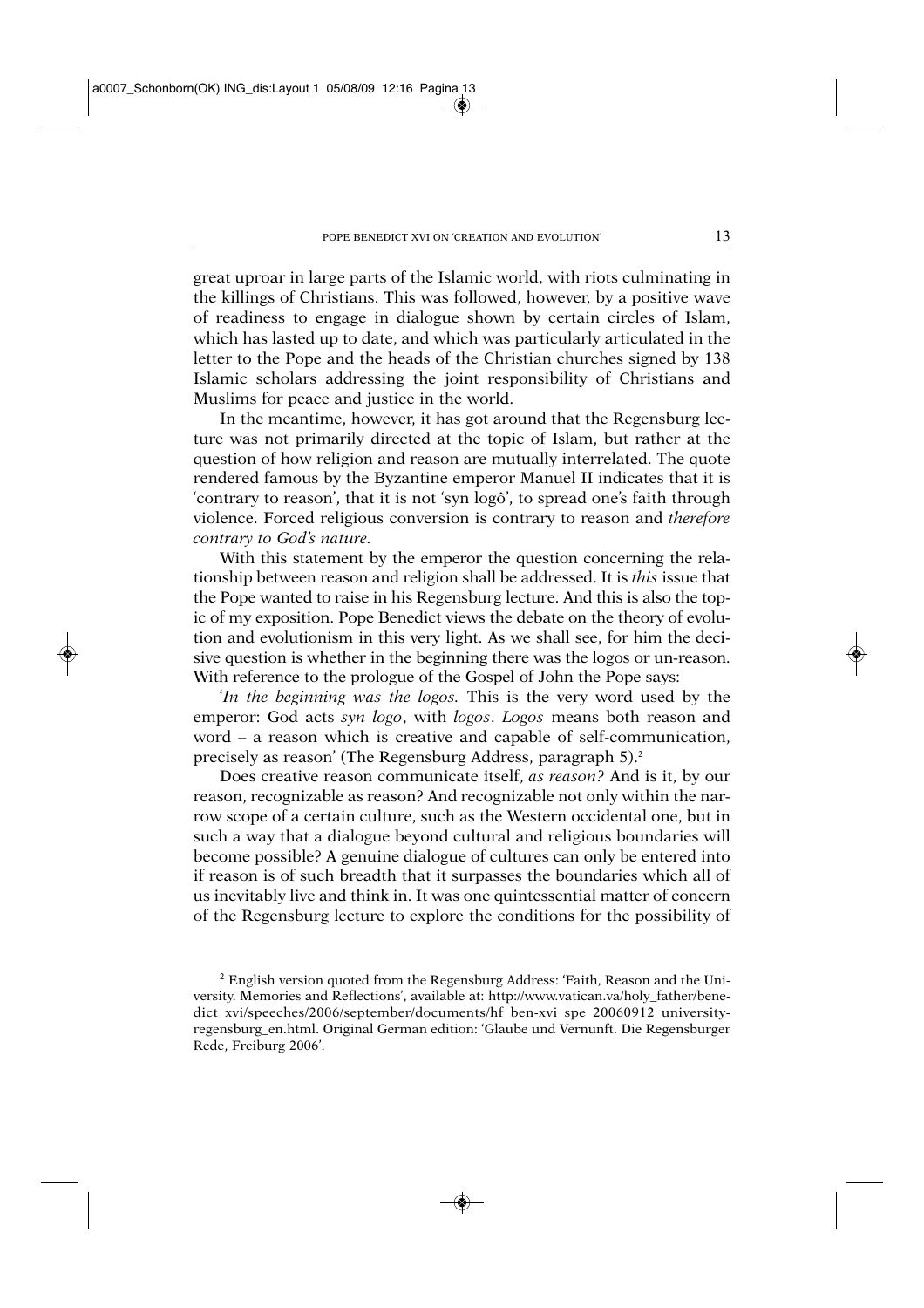a genuine intercultural and interreligious dialogue. It is my impression that some Islamic scholars have understood this challenge in a more explicit way than Western commentators.

But what does this have to do with our topic of 'Creation and Evolution'? The examination of the concept of reason also leads Pope Benedict to the concept of reason as it is used, respectively presupposed, in the natural sciences. In his Regensburg Address, the Pope postulates a kind of 'critique of modern reason from within', not with the intention of 'putting the clock back to the time before the Enlightenment', but of 'broadening our concept of reason and its application' (loc. cit., par. 15).

This self-criticism of modern reason also contains a criticism of the positivistic concept of reason that widely dominates the Western world and that is often deemed to be the specifically scientific concept of reason, too. By comparison with this, Pope Benedict is trying to locate in the preconditions of scientific rationality the very traces of the broader understanding of reason that he has been looking for.

I am aware that these considerations are not the kind found in everyday scientific life, and that there exists a certain aversion towards these fundamental, quasi-metaphysical questions raised here. Quoting Socrates, however, Pope Benedict says that it would be greatly detrimental not to raise these questions. Let us therefore venture to raise them. It will certainly be worthwhile!

#### 2. REDUCING THE CONCEPT OF REASON

The main part of the Regensburg lecture is dedicated to the following question: What led to the reduction of the concept of reason, which Pope Benedict sees as a particular sign of modern times?

The first reduction is understood to have arrived with *nominalism*. It has moved the transcendence of God so far beyond reach 'that our reason, our sense of the true and good, are no longer an authentic mirror of God, whose deepest possibilities remain eternally unattainable and hidden behind his actual decisions' (loc. cit., par. 7). God's creative reason no longer speaks through his works. The latter are arbitrary positings that do not reflect God's wisdom and reason; they are unfathomable arbitrary positings of divine omnipotence.

During the Reformation, faith and reason are, consequently, uncoupled. Faith relies solely on Scripture (*sola scriptura*), while reason is 'sec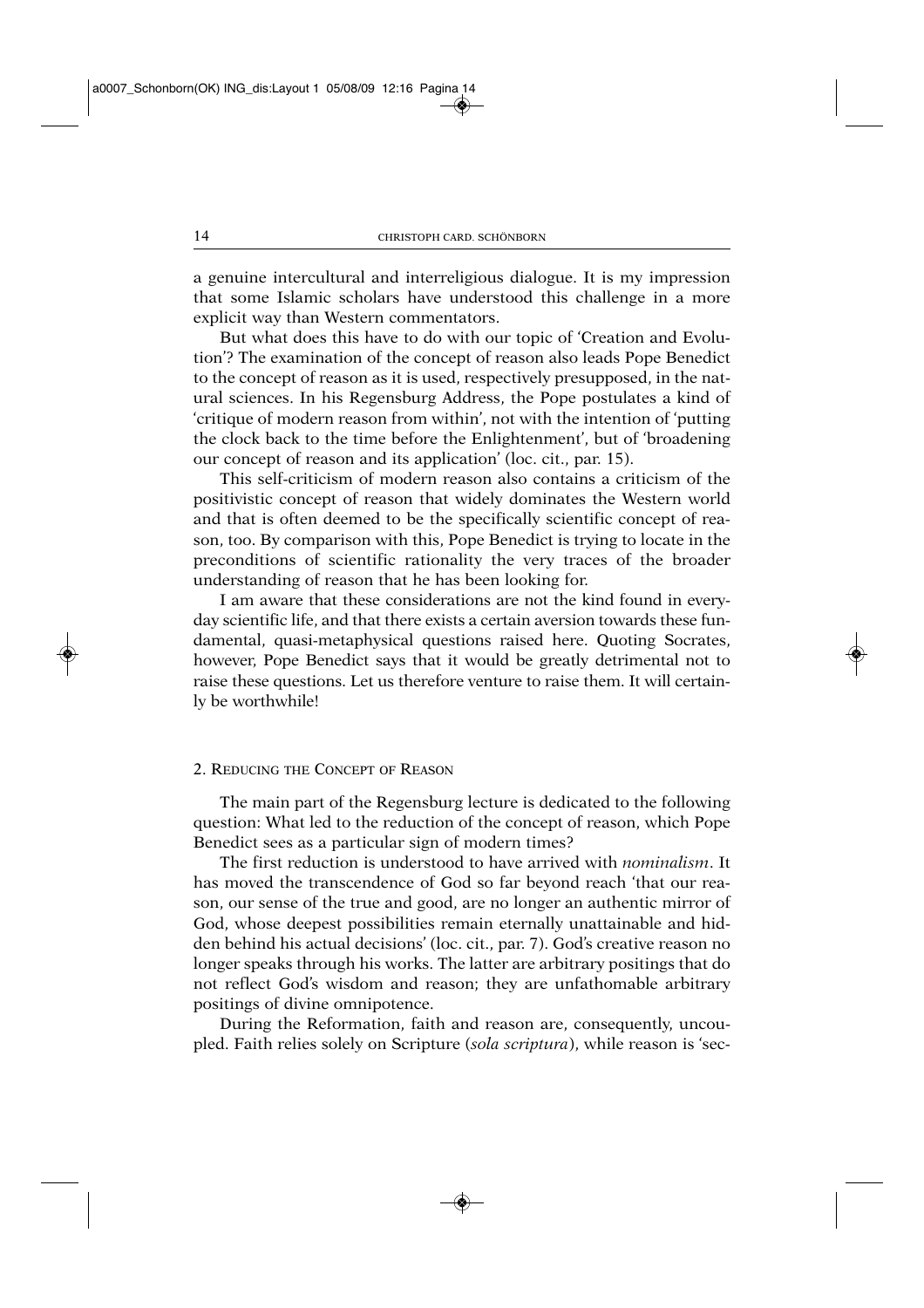ularized'. The latter is more and more restricted to what is deemed 'strictly scientific' and to that which corresponds to the canon of modern science. 'The specifically human questions about our origin and destiny, the questions raised by religion and ethics, then have no place within the purview of collective reason as defined by *"*science*"* […] and must thus be relegated to the realm of the subjective' (loc. cit., par. 13).

Pope Benedict sees in this reduction a real danger for both sides; religion is threatened by irrational 'pathologies' (loc. cit., par. 13); science will suffer damage, if the 'questions of religion and ethics no longer concern it' (loc. cit., par. 13).

The answer to these 'pathologies of religion and reason' (loc. cit., par. 13) does not lie in the reduction of reason, but in the already cited 'broadening [of] our concept of reason and its application' (loc. cit., par. 15). This requires the overcoming of the 'self-imposed limitation of reason to the empirically falsifiable' (loc. cit., par. 15).

The path to this engagement of the 'whole breadth' of reason is regarded by Pope Benedict as a possibility that is intrinsic to modern scientific reason (cf. loc. cit., par. 16). It is a matter of reversion to an understanding of the requirements for scientific study. The Pope says on this:

'Modern scientific reason quite simply has to accept the rational structure of matter and the correspondence between our spirit and the prevailing rational structures of nature as a given, on which its methodology has to be based. Yet the question why this has to be so is a real question, and one which has to be remanded by the natural sciences to other modes and planes of thought – to philosophy and theology' (loc. cit., par. 16). Theology in particular draws upon a source of knowledge, 'and to ignore it would be an unacceptable restriction of our listening and responding' (loc. cit., par. 16).

## 3. WAYS TO ENGAGE THE BREADTH OF REASON

Ten days prior to the Regensburg lecture, the members of the *Schülerkreis* met with their master and teacher at Castel Gandolfo for the annual scholarly exchange. Pope Benedict himself had wished the topic to be 'Creation and Evolution'. He regarded the debates triggered by my 'opinion editorial' in the New York Times as providential for a new and reinforced public review of the topic (cf. *Creation and Evolution*, p. 161). Four presentations were given in his presence, the speakers being Prof. Peter Schuster, Prof. P. Paul Erbrich, Prof. Robert Spaemann and myself.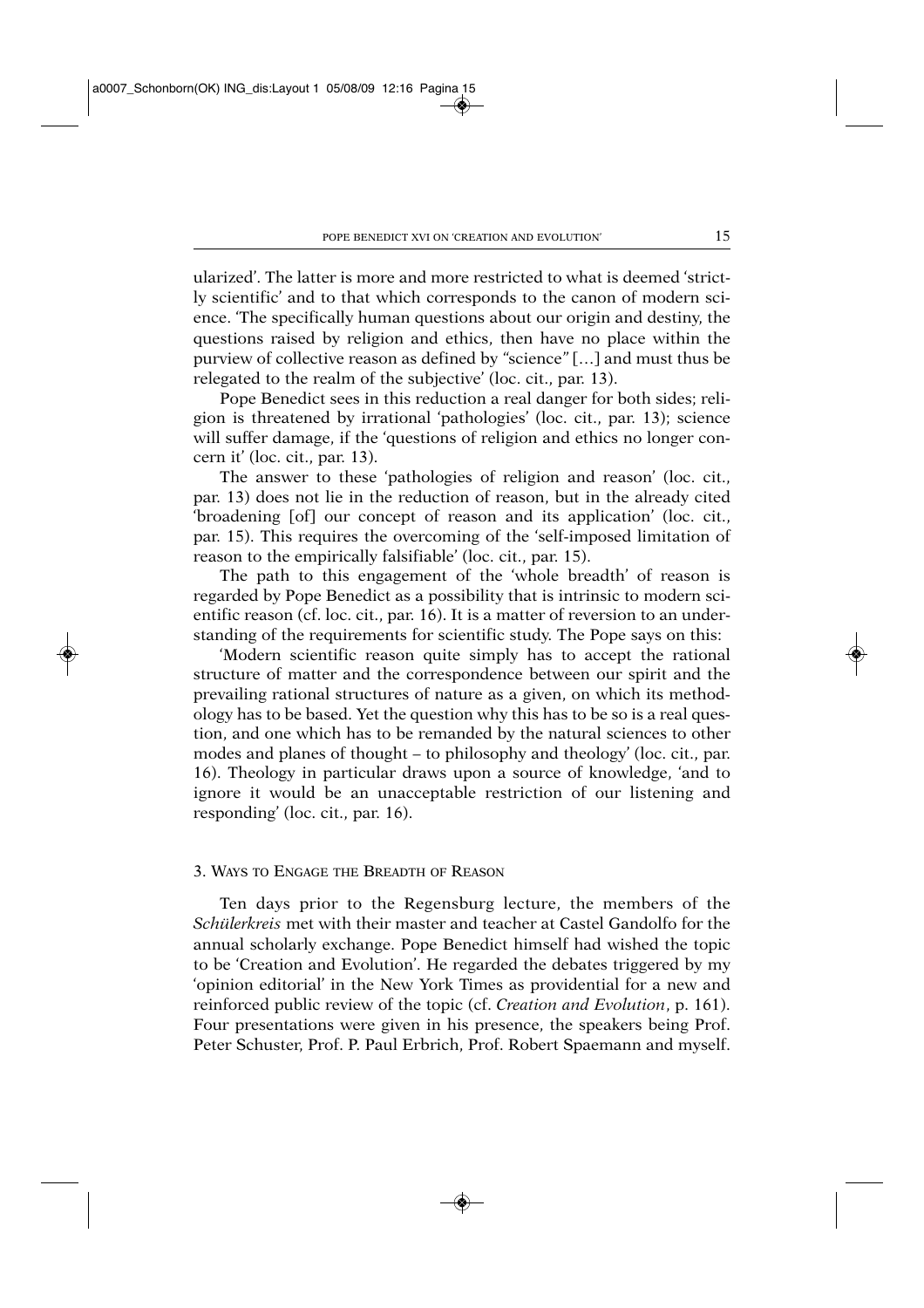Pope Benedict's personal comments are documented in the symposium volume, giving us a vivid insight into his thoughts on our topic. I shall here have to refer to some key issues in these comments.

First, there is the clear dissociation of the so-called 'creationism that is closed off from science as a matter of principle' (loc. cit., p. 161). It must be clear that to the Catholic point of view no scientific findings will present an obstacle to faith.

Yet, Pope Benedict also reminds us that the theory of evolution has its gaps which it must not make light of, and that it must not close its eyes to questions going beyond its methodical possibilities. For the theory of evolution implies questions 'that must be assigned to philosophy and that in and of themselves lead beyond the internal scope of the natural sciences' (loc. cit., p. 162).

I am taking the liberty to render to you, at this point, an extended quote of Pope Benedict's contribution to the discussion. As we have so often witnessed with him, his freely spoken statements are, time and again, of fascinating clarity, well-worded and linguistically perfect in form. I quote:

[...] science has opened up major dimensions of reason that previously had not been accessible and have thereby provided us with new knowledge. But in its joy over the greatness of its discoveries, it tends to confiscate dimensions of our reason that we still need. Its findings lead to questions that reach beyond its methodological principles and cannot be answered within science itself. Nevertheless these are questions that reason must ask itself and that must not simply be left to religious feeling. We must look at them as reasonable questions and also find reasonable ways of dealing with them.

These are the great perennial questions of philosophy, which confront us in a new way: the question of where man and the world come from and where they are going. Apropos of this, I recently became aware of two things that the three following lectures also made clear: There is, in the first place, a rationality of matter itself. One can read it. It has mathematical properties; matter itself is rational, even though there is much that is irrational, chaotic, and destructive on the long path of evolution. But matter per se is legible. Secondly, it seems to me that the process, too, as a whole, has a rationality about it. Despite its false starts and meanderings through the narrow corridor, the process as such is something rational in its selection of the few positive mutations and in its exploitation of the minute probabilities. This twofold rationality,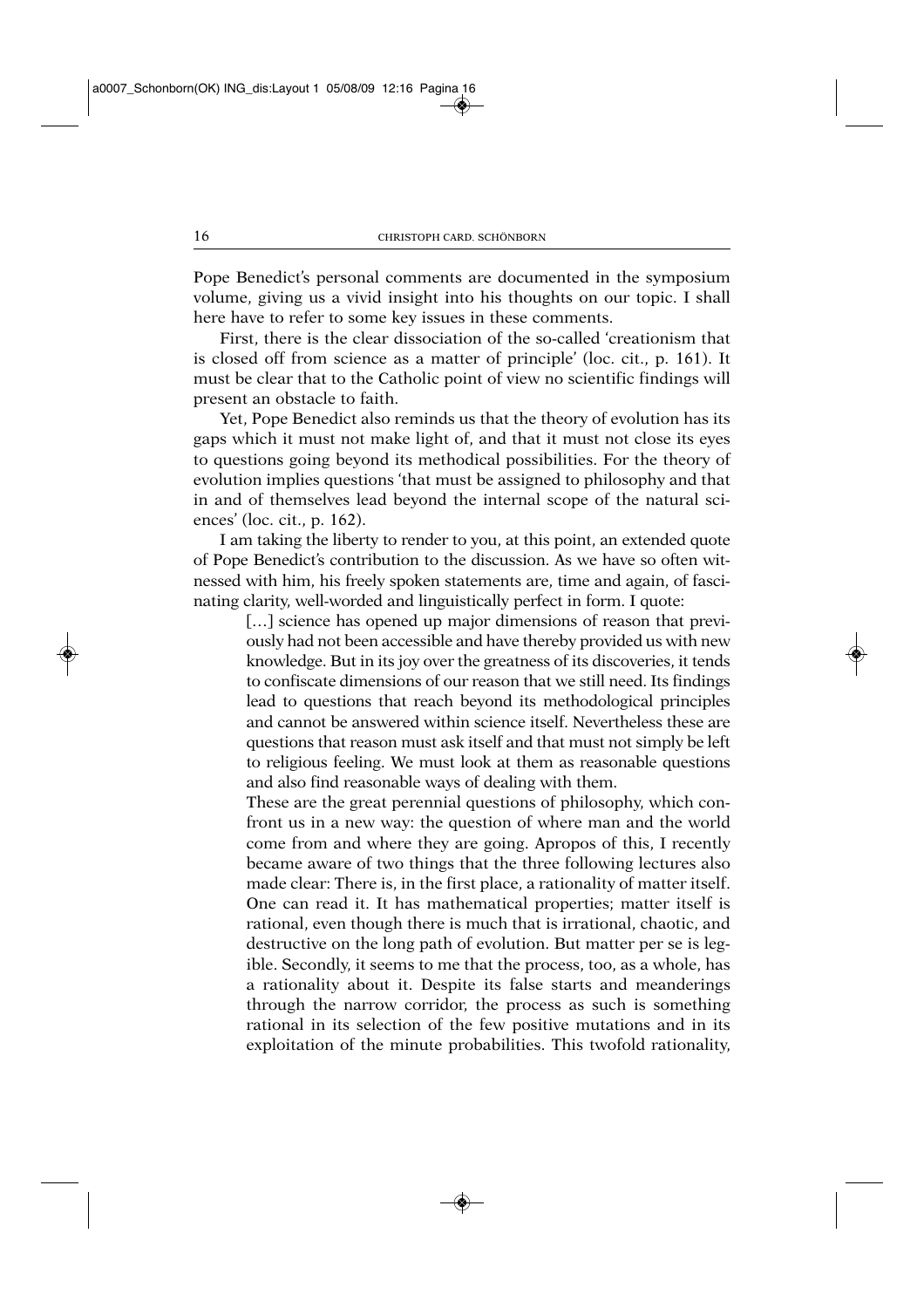which in turn proves to correspond to our human reason, unavoidably leads to a question that goes beyond science yet is a reasonable question: Where does this rationality originate? Is there an originating rationality that is reflected in these two zones and dimensions of rationality? Science cannot and must not answer this question directly, but we should acknowledge that the question is a reasonable one and dare to believe in the creative Reason and to entrust ourselves to It (loc. cit., p. 163f).

I believe that Pope Benedict has here, in few sentences, captured the essence of what there is to say on the debate that we are engaged in.

Why is matter 'legible'? Why does the whole process of evolution have something rational? Where does this rationality originate? Reason must not avoid these questions if it does not want to abdicate itself, as I said in my New York Times article by quoting Pope John Paul II. It would be a mistake, however, to expect the natural sciences to be eager, by way of their method, to provide their own answers to these questions. This, perhaps, is the methodical mistake of the 'school of intelligent design'. They are asking the right question: Where does this evident *design* in nature originate? '*Finding design in nature*', that was the title of my disputed 'oped'. It is not scientifically operating research that finds *design* in nature. On the contrary, however, it will be found by *man* reflecting on his research, who wonders about the meaning of matter giving him 'reasonable' answers to his questions, and who ponders the question why his reason is capable of perceiving these answers.

# 4. THEORY OF EVOLUTION AS A 'FIRST PHILOSOPHY'

In the year 1999, Cardinal Ratzinger gave a much-noticed lecture at the Sorbonne in Paris. It undeniably belongs to the great speeches of his long career. Its subject, at a first glance, has nothing to do at all with our topic. At the Sorbonne, in the 'temple of enlightenment', so to speak, the Cardinal dared pose the question about the truth of Christianity: 'Christianity – The True Religion?' (in: *Truth and Tolerance. Christian Belief and World Religions*. San Francisco 2004, pp. 162-183).3

<sup>3</sup> Original German edition: 'Glaube, Wahrheit, Toleranz. Das Christentum und die Weltreligionen, Freiburg 2003, pp. 131-147'.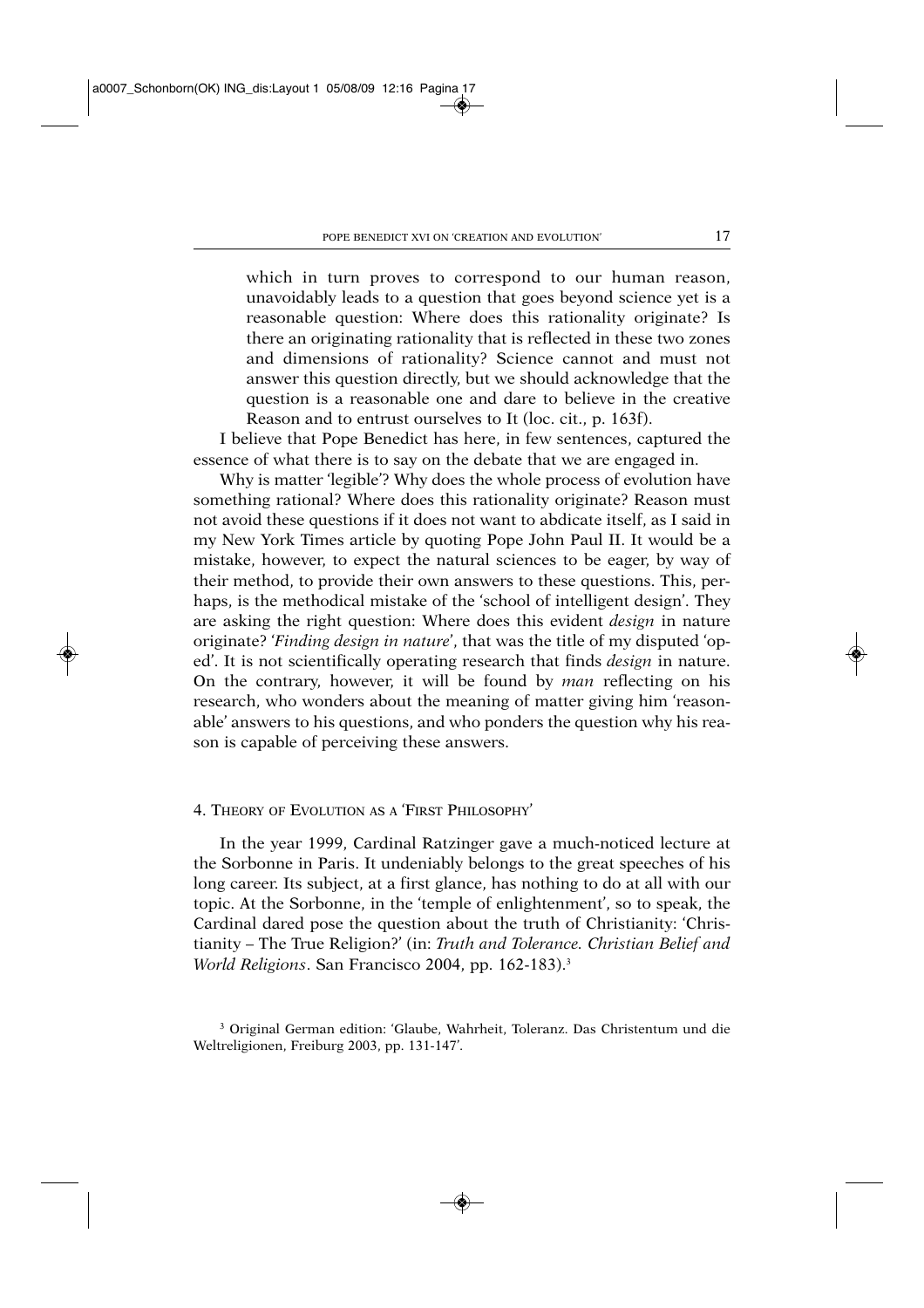Cardinal Ratzinger names the theory of evolution as one example of the scepticism towards the truth claim of Christianity, since it makes – as it seems – the theory of creation appear obsolete (cf. loc. cit., p. 163). General relativism seems to leave nothing but symbolic meaning for the Christian theology of a created world according to God's design and intent. Christianity has not resigned itself to being *one* symbolic expression among others for the – never attainable – significance of the world, a myth among others, as it were, without any particular claim to truth. Christianity has understood itself as reasonable, and due to its reasonableness accessible to all people.

'Looking back, we may say that the power of Christianity, which made it into a world religion, consisted in its synthesis of reason, faith, and life'; this is how the Cardinal summarizes the retrospective view of the worldwide expansion of Christianity, in order to then raise the critical question: 'Why is this synthesis no longer convincing today? Why, on the contrary, are enlightenment and Christianity regarded today as contradicting each other or even as mutually exclusive?' (loc. cit., p. 175).

I believe that the following deliberations by the Cardinal are of great importance especially in view of the approaching Darwin anniversary (2009), since they define the great scope of intellectual history that hosts the debates of today. Cardinal Ratzinger regards the Judaeo-Christian belief in creation as a great potential for enlightenment, as an emancipation from myth. God is not nature, but the Creator of nature. As it has been created, it speaks of the Creator and the Creator speaks through it. Through creation He speaks to man, His creature, shows him the way and shows him what to do. In modern times the metaphysical horizon of the world is fading. Joseph Ratzinger sees the theory of evolution as part of that movement of intellectual history which wishes to steadily cancel 'the separation of physics from metaphysics achieved by Christian thinking'. 'Everything is to become *"*physics*"* again. The theory of evolution has increasingly emerged as the way to make metaphysics disappear, to make *"*the hypothesis of God*"* (Laplace) superfluous, and to formulate a strictly *"*scientific*"* explanation of the world' (loc. cit., p. 178).

As early as 1985, Cardinal Ratzinger had, on the occasion of the Roman symposium on 'Evolutionism and Christianity' (Weinheim 1986), pointed out that 'evolution' has today 'been exalted above and beyond its scientific content and made into an intellectual model that claims to explain the whole of reality and thus has become a sort of "first philosophy"' (quoted in: *Creation and Evolution*, p. 9). Everything, even knowledge, ethics, reli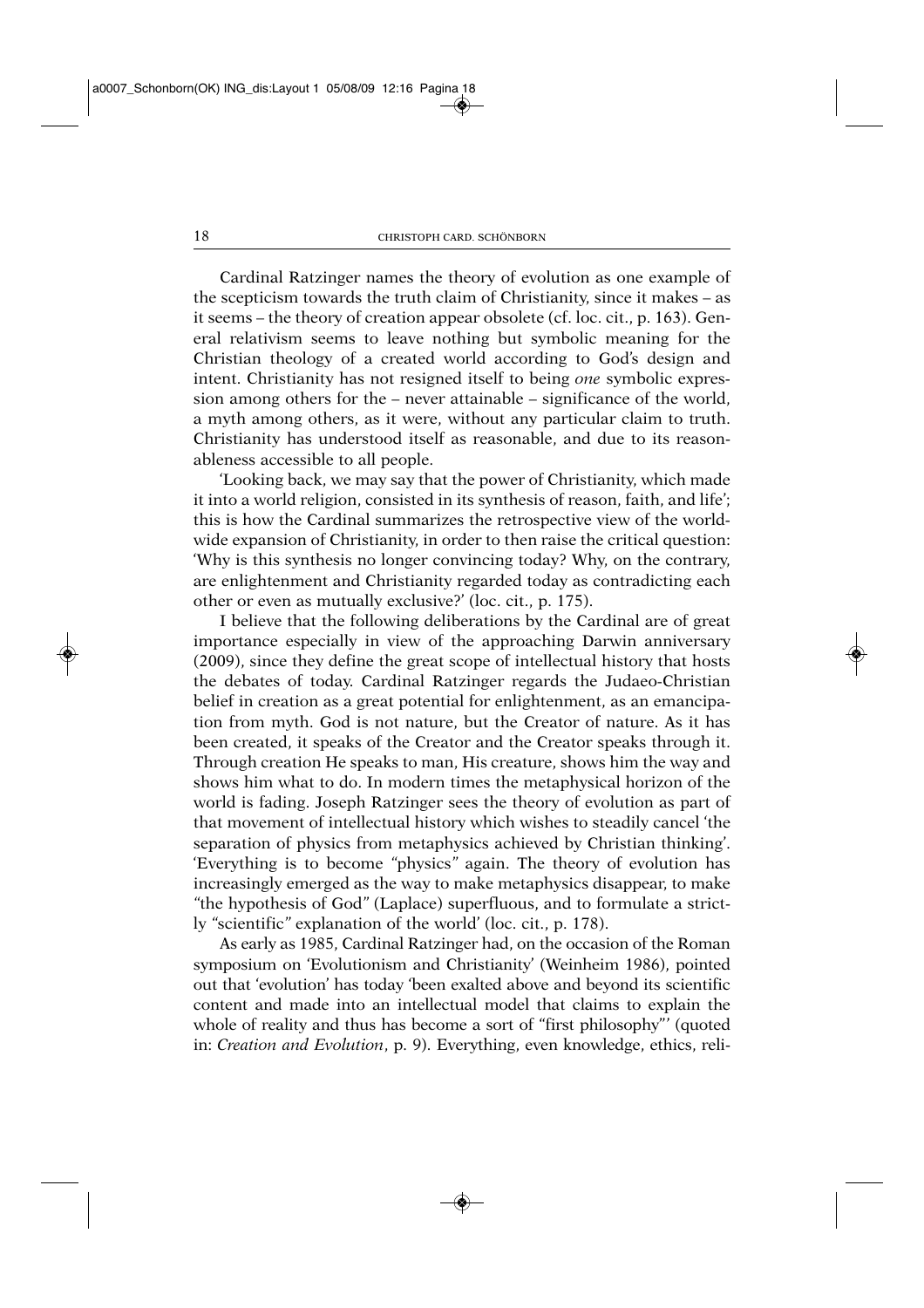gion, is to be derived from the general scheme of evolution. It is ultimately about 'the derivation of all reality from matter' (loc. cit., p. 10).

In the context of this totalitarian claim of the explanatory model of 'evolution', 'the Christian idea of God is necessarily regarded as unscientific' (Sorbonne Address in: *Truth and Tolerance*, p. 178).

In the symposium of 1985, Cardinal Ratzinger unmistakably stated: 'In no case should the appearance of a new dispute between natural science and faith be created, because in fact that is not at all what this dialogue is about' (quoted in: *Creation and Evolution*, p. 10). It does not pose a problem to faith to allow 'the scientific hypothesis of evolution to develop in peace according to its own methods' (*ibid*.).

It is not the exact scientific work on the theory of evolution that is the problem, but its 'remodelling' into a philosophical explanatory model with a claim of totality. And the Cardinal adds: 'The real level of discourse is that of philosophical thought: when natural science becomes a philosophy, it is up to philosophy to grapple with it. Only in that way is the contentious issue framed correctly; only then does it remain clear what we are dealing with: a rational, philosophical debate that aims at the objectivity of rational knowledge, and not a protest of faith against reason' (quoted in: *Creation and Evolution*, p. 10f.).

His speech at the Sorbonne ends with a similar conclusion: 'There is at any rate no getting around the dispute about the extent of the claims of the doctrine of evolution as a fundamental philosophy and about the exclusive validity of the positive method as the sole indicator of systematic knowledge and of rationality. This dispute has therefore to be approached objectively and with a willingness to listen, by both sides – something that has hitherto been undertaken only to a limited extent' (loc. cit., p. 179).

Pope Benedict here voices what seems to be mostly overlooked in the public debate: The alternative does not read: Either creationism or evolutionism! Nor does it read: Either faith or science! It is rather about *the philosophical question* as to the scope and the limits of the strictly quantitative method of the natural sciences: Philosophy is required as an entity mediating between faith and the natural sciences. Philosophy is sought in order to formulate the limits of the scientific methods and their scope, in order to reveal boundary crossings, in order to open up any narrowed concepts of reason. A good philosophy of nature can help avoid the fundamentalisms imminent on both sides today, i.e. the religious as well as the scientific ones.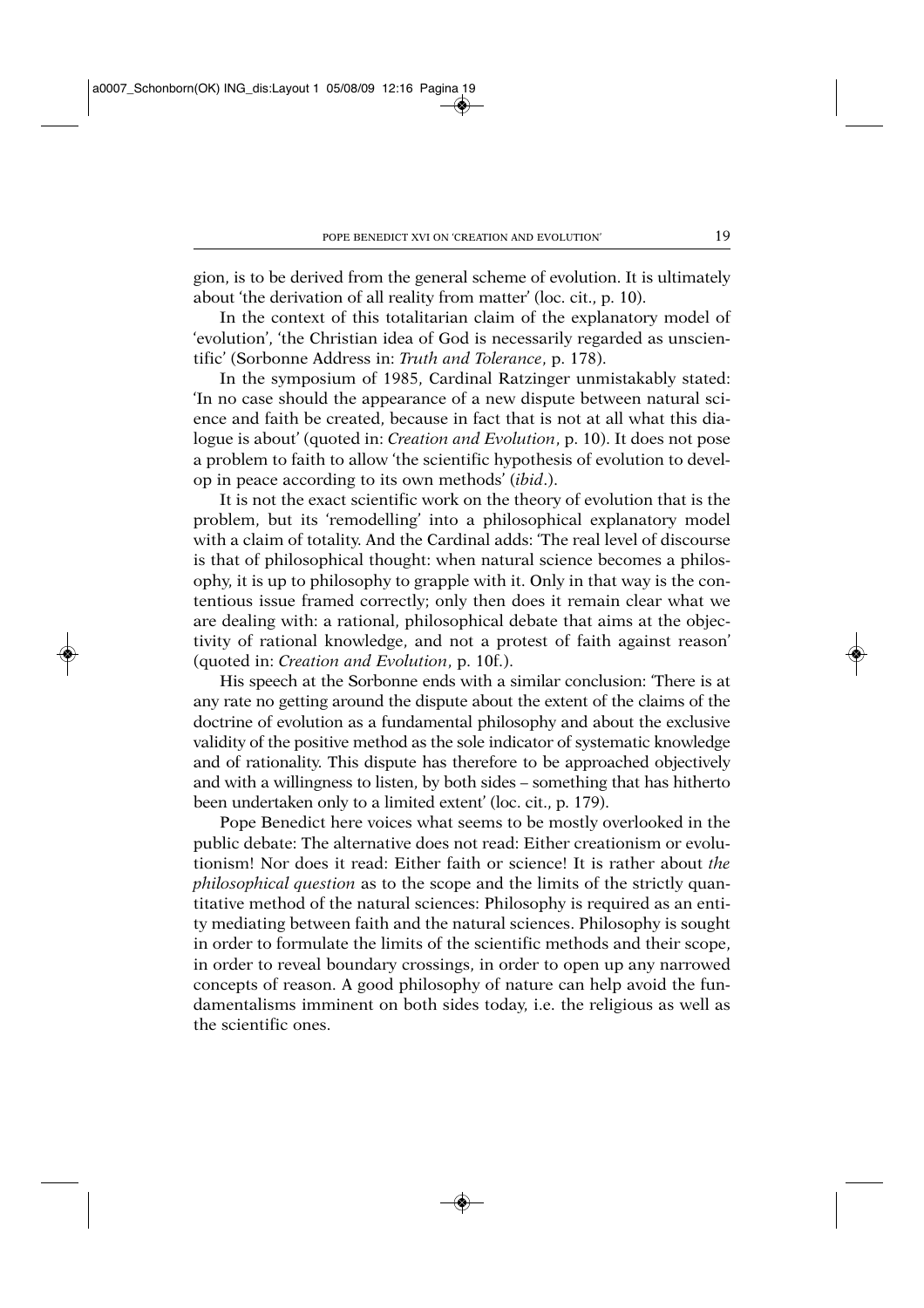### 5. IN THE BEGINNING WAS THE WORD

Yet, philosophies, too, have their limits, particularly if it is a matter of posing the ultimate questions. Pope Benedict has often addressed this issue. In his Sorbonne speech he says: 'In the end this concerns a choice that can no longer be made on purely scientific grounds or basically on philosophical grounds. The question is whether reason, or rationality, stands at the beginning of all things and is grounded in the basis of all things or not. The question is whether reality originated on the basis of chance and necessity […], and, thus, from what is irrational; that is, whether reason, being a chance by-product of irrationality and floating in an ocean of irrationality, is ultimately just as meaningless; or whether the principle that represents the fundamental convictions of Christian faith and of its philosophy remains true: "In principio erat Verbum" – at the beginning of all things stands the creative power of reason. Now as then, Christian faith represents the choice in favor of the priority of reason and of rationality. This ultimate question, as we have already said, can no longer be decided by arguments from natural science, and even philosophical thought reaches its limits here. In that sense, there is no ultimate demonstration that the basic choice involved in Christianity is correct. Yet, can reason really renounce its claim to the priority of what is rational over the irrational, the claim that the Logos is at the ultimate origin of things, without abolishing itself?' (loc. cit., p. 180f.).

It seems that, with these words, the decisive question has been posed. Joseph Ratzinger restated it over and over on many occasions. His remarks on our topic are numerous, and we have merely been able to provide a small selection here. Inherent to Joseph Ratzinger, besides his immense conceptual clarity, is always a very true-to-life and existential approach to the questions he addresses. It is perhaps this close interrelation of high intellectuality, deep piety and close bond with real life that account for the sustained success of his lectures, speeches and sermons.

Thus, I shall not conclude without referring to the very thing that most profoundly determines Joseph Ratzinger's, Pope Benedict's statements on the topic of 'Creation and Evolution': This logos, which was in the beginning and which bears everything and makes everything reasonable, is inseparable from love: 'The Logos was seen to be, not merely a mathematical reason at the basis of all things, but a creative love taken to the point of becoming sympathy, suffering with the creature' (loc. cit., p. 182). This logos was made man and, in its resurrection from the dead,